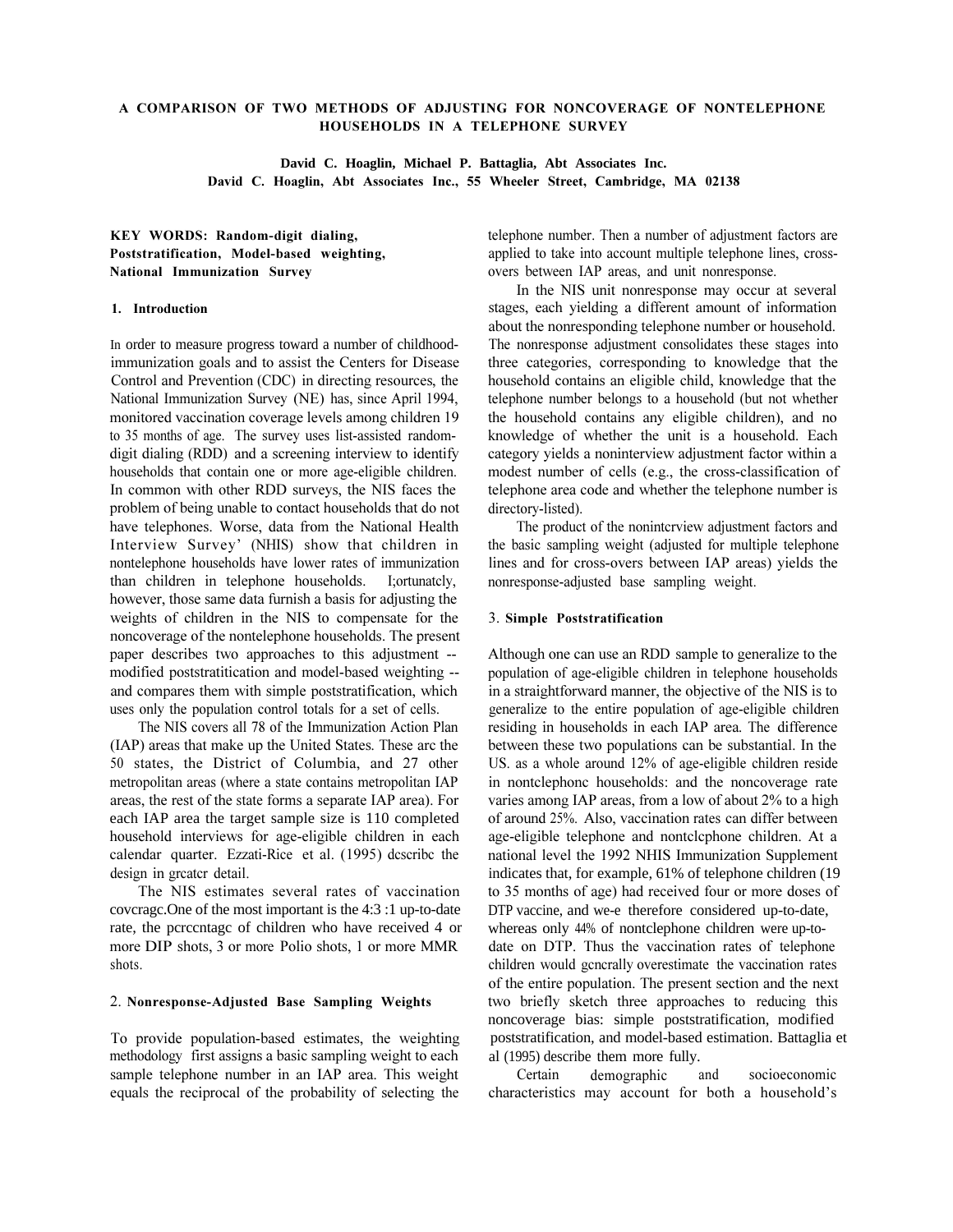telephone ownership and the children's being up-to-date on vaccination coverage. Simple poststratitication divides the RDD sample into a set of cells by using variables that are related to unit nonresponse and/or noncoverage and are associated with the key subject-matter variables. It then brings the total nonresponse-adjusted base sampling weight into agreement with a population control total in each cell.

The NIS questionnaire and the National Center for Health Statistics' natality data file have in common several variables from which reasonably detailed population control totals can be constructed: state and county of residence, race of child, Hispanic origin of child, age of child in months, race of mother, Hispanic origin of mother, and education of mother. For each of 12 poststratification cells (based on racelethnicity, mother's education, and age of child), we formed a population control total by adjusting the number of live births for infant mortality, immigration, and migration.

An analysis of the 1992 NHIS, however, indicated that, even when one controls for the available demographic and socioeconomic factors, the percentage of 19- to 35monthold children who are 4:3:1 up-to-date is lower for nontelephone children than for telephone children. Even so, the simple-poststratification estimates can serve as a useful baseline m assessing the impact of other approaches to estimation.

### 4. **Modified Poststratification**

Although, within the poststratification cells developed from the natality data tile, the up-to-date vaccination rates differ between telephone and nontelephone children, the poststratification framework still offers a way to achicvc additional bias reduction. At a national level, the NHIS Immunization Supplement can provide estimates of vaccination rates for telephone and nontelephone children for the various poststratification cells. This information can in turn be used to split each poststratification cell into two subcells: one representing up-to-date children, and the other representing children who are not up-to-date. Poststratification can then be used to adjust the weights of the NIS children within these subcells. The resulting weights should reduce noncoverage bias.

### **5. Model-Based Estimation**

The NHIS sample is too sparsely spread over the IAP areas to allow for direct estimates of the relationships of the vaccination rates for nontelephone to telephone children at that level. Instead, we USC a statistical model to take into account the characteristics of the individual children in the NHIS and also to allow for geographic variation not accounted for by those characteristics. We then apply the model to the data from the individual children in the NIS. In this way the model-basrd approach works with the NIS data at a finer level of detail than is possible with simple or modified poststratification.

The model-based approach takes vaccinated and unvaccinated children separately. We illustrate for vaccinated children. From the child-level and county-level variables that are available in the data from both the NHIS and the NIS, we use the NHIS data to select a logit model for  $z(x)$ , the probability that a vaccinated child with characteristics x (the variables in the model) resides in a telephone household. For child i with nonresponse-adjusted base sampling weight W,, the model-based approach adjusts W, to reflect the overall probability that a vaccinated child is selected into and participates in the NIS. A vaccinated child in the NIS with characteristics x, has (estimated) probability 2(x,) of residing in a telephone household. The probability that child i is selected into and responds to the NIS, given that he or she resides in a telephone household, is  $1/W$ ,. Thus the overall probability is  $?$ ( $xJW$ ,, and taking the reciprocal yields the weight  $W_1$ ,  $\frac{N}{2}(x)$ .

For unvaccinated children a parallel development produces an augmented weight in the same form. Then, by applying a common multiplicative factor to the augmented weight for each RDD child in poststratilica-tion cell g (vaccinated and unvaccinated), we bring the weighted sample total into agreement with the popula-tion control total for cell g.

In developing estimates from the NIS data for April through December 1994, the modeling was based on one vaccination measure, 4:3:1 up-to-date, and on three demographic groups that combined the age of the child and the education of the mother:  $(1)$  mother's education is less than  $12$  years;  $(2)$  mother's education is  $12$  years or more and child is  $19$  to  $25$  months old; and  $(3)$  mother's education is 12 years or more and child is 26 to 35 months old. Cross-classification of the data (around 3200 observations) from the National Health Interview Survey and its Immunization Supplement for 1992 and 1993 according to the 4:3:1 up-to-date measure and the three demographic groups produced six modeling cells. For the modeling we assembled an extensive list of variables that might affect the likelihood that a household would have a telephone. After developing a separate logit model within each of these cells, we merged the six lists of explanatory variables and included main-effect and interaction variables for the cell structure and interactions between the cell structure and the other explanatory variables. We then considered logit models for the combined data from the six modeling cells. Fortunately, a single model (containing some indicator variables and interactions) emerged as adequate for the full data set, combining vaccinated and unvaccinated children in all three demographic groups. Because of space limitations we do not list the variables in the final model. Generally speaking, the variables involved family income, mother's education, whether the child was up-to-date on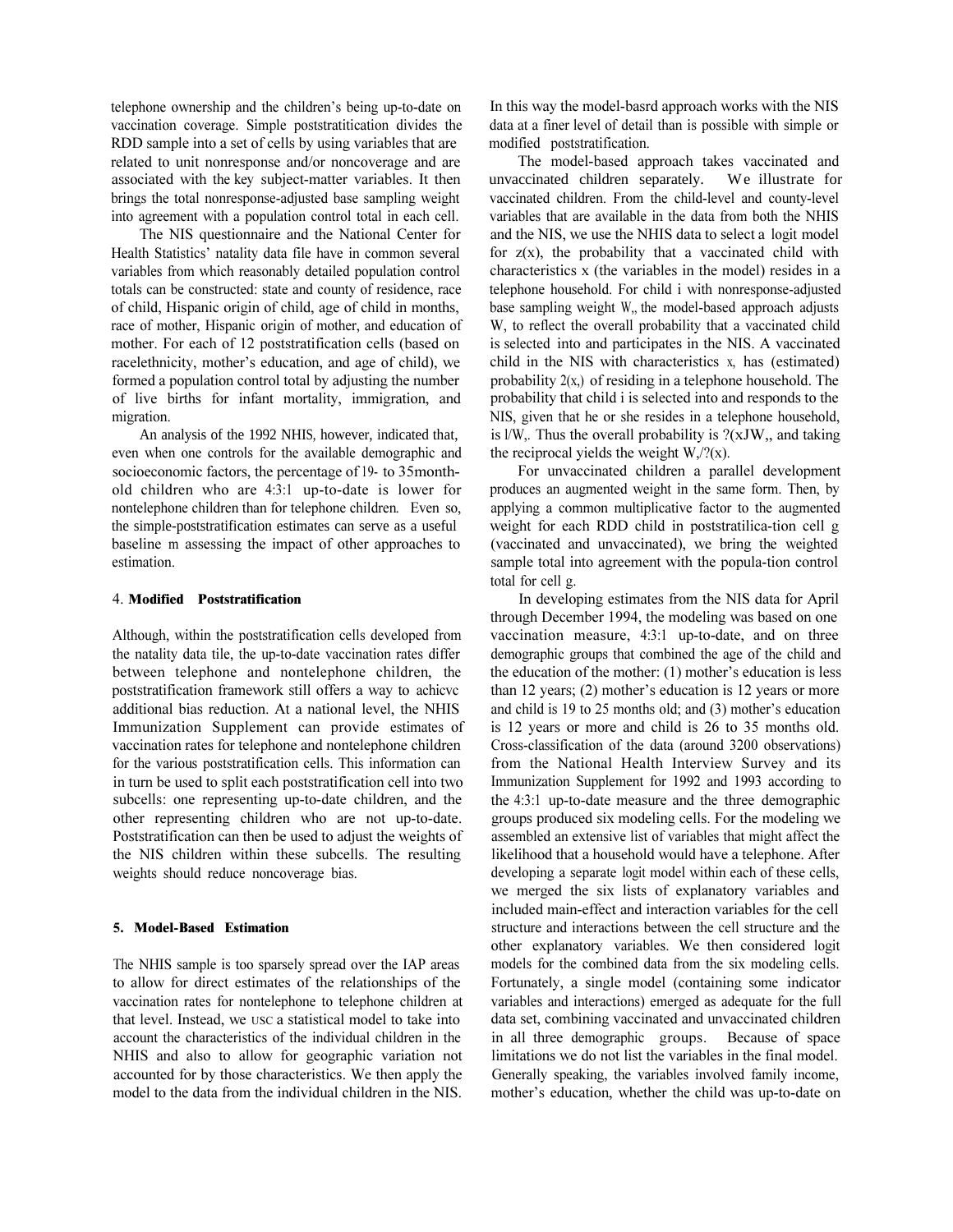4:3: 1, whether the child's main racial background is black, whether the child is a black male, whether the child is of Hispanic origin, whether the child's main racial background is other, and three county-level variables: the logit of the proportion of households with telephones, the proportion of the population that was white, and the percent of the population that was of Mexican origin.

### **6. Comparing the Methods**

Because they implement different approaches, one expects simple poststratitication (SP), modified poststratification (MP), and model-based estimation (MB) to yield different estimates of immunization coverage in some IAP areas. We examined the extent of these differences and identified the IN<sup>-</sup> areas in which they seemed substantial. For modelbased estimation we asked whether particular components of the model are primarily responsible for the observed differences.

On the whole each set of weights yields estimates that differ from the other two in a number of IAP areas. As one might expect, MP and MB differ more from SP than from each other. MP and MB are both lower than SP in each IAP area, sometimes by several percent. The differences between MP and MB go in both directions.

### **Modified Post&ratification vs. Simple Poststratification**

To display the IAP-level differences between two sets of &mates in a way that shows the overall pattern and readily reveals the largest differences, it is useful to plot the difference against one of the estimates. Figure 1 plots the percentage difference (MP SP)/SP against SP. At the lower center of the plot scvcn IAP areas show a noticeably grcatcr perccntagc dccreasc. Apart from these the decreases range from 0.5% to 4.1%.

In order from the lowest the seven IAP areas are Arizona-Rest of State, Arkansas, New Mexico, Kentucky, Mississippi, West Virginia, and Oklahoma. In each of these IAP arcas a very substantial percentage of the households that contain a two-year-old child do not have a telephone. From the 1990 Census this figure ranges from 18.4% in Oklahoma to 25 4% in Arizona-Rest of State. A high prevalence of such nontelephone households is a necessary ingredient in a substantial difference between SP and MP. The other main ingredient is a lower rate of immunization coverage among nontelephone households than among telephone households (in the NHIS) within each of the poststrata used in the IAP area. These ingredients combine to yield a substantially greater upward adjustment for the weights of children in many of the not-up-to-date subcells than for the weights of children in the corresponding up-todate subcells. By contrast, simple poststratitication applies the same adjustment (generally upward) to all children in a poststratification cell. The result, for these IAP areas, is the more-negative values of (MP SP)/SP

### **Model-Based Estimation vs. Simple Poststratification**

Figure 2 plots the percentage difference (MB SP)/SP against SP. Again all the differcnccs arc negative. Three IAP areas at the bottom (Kentucky, Mississippi, and West Virginia) stand out from the others. Further, a discernible gap in the overall distribution of (MB SP)/SP just above 4% suggests that six additional IAP areas should receive closer scrutiny: Chicago, Newark, and Baltimore at the left and New York City, Georgia-Rest of State, and South Carolina to the right of the center. Each of these nine IAP areas contains a substantial percentage of households with a 2-year-old child that do not have a telephone (from 13.9% in New York City to 23.6% in West Virginia).

In model-based estimation the adjustment to the weight reflects a number of characteristics of the individual child, as described in Section 5. Thus further exploration of the impact of the model-based approach focused on the weights within IAP areas. In order to produce a lower estimate of the 4:3:1-up-to-date rate in an IAP area, model-based estimation must give relatively more weight to children who are not up-to-date. Thus we plotted the difference in a child's weights against the child's simple-poststratilication weight, MB SP versus SP, with separate plots (not shown) for up-to-date and not-up-to-date children. The difference in weights generally is more often positive for not-up-to-date children than for up-to-date children. More importantly, the plot for the not-up-to-date children shows a number of children (typically 5 to 15) whose MB weight is substantially greater than their SP weight. With a few exceptions, scattered over the nine IAP areas, the up-to-date children do not have such large differences between their MB and SP weights. Thus a sizable portion of the decrease in estimated 4:3 : 1 -up-to-date rate seems to come from a modest number of not-up-to-date children whose weights receive a large upward adjustment in the model-based estimation process.

For comparison, in the four IAP areas with the smallest percentage decrease in 4:3: l-up-to-date rate (.05% to .49%) the plots for up-to-date children and not-up-to-date children are quite similar. Not-up-to-date children with sharply greater MB weight arc absent.

Where children's MB weights were substantially greater than their SP weights, we asked which variables in the model were responsible. For the nine IAP areas we identified the children (either not-up-to-date or up-to-date) whose MB weight was substantially greater than their SP weight and then listed those weights for each child, along with the values of all variables in the random-effects logit model. These children's combina-tions of characteristics showed considerable diversity among the IAP areas. As a rough summary over the IAP areas, the following variables made the largest and most frequent contributions: main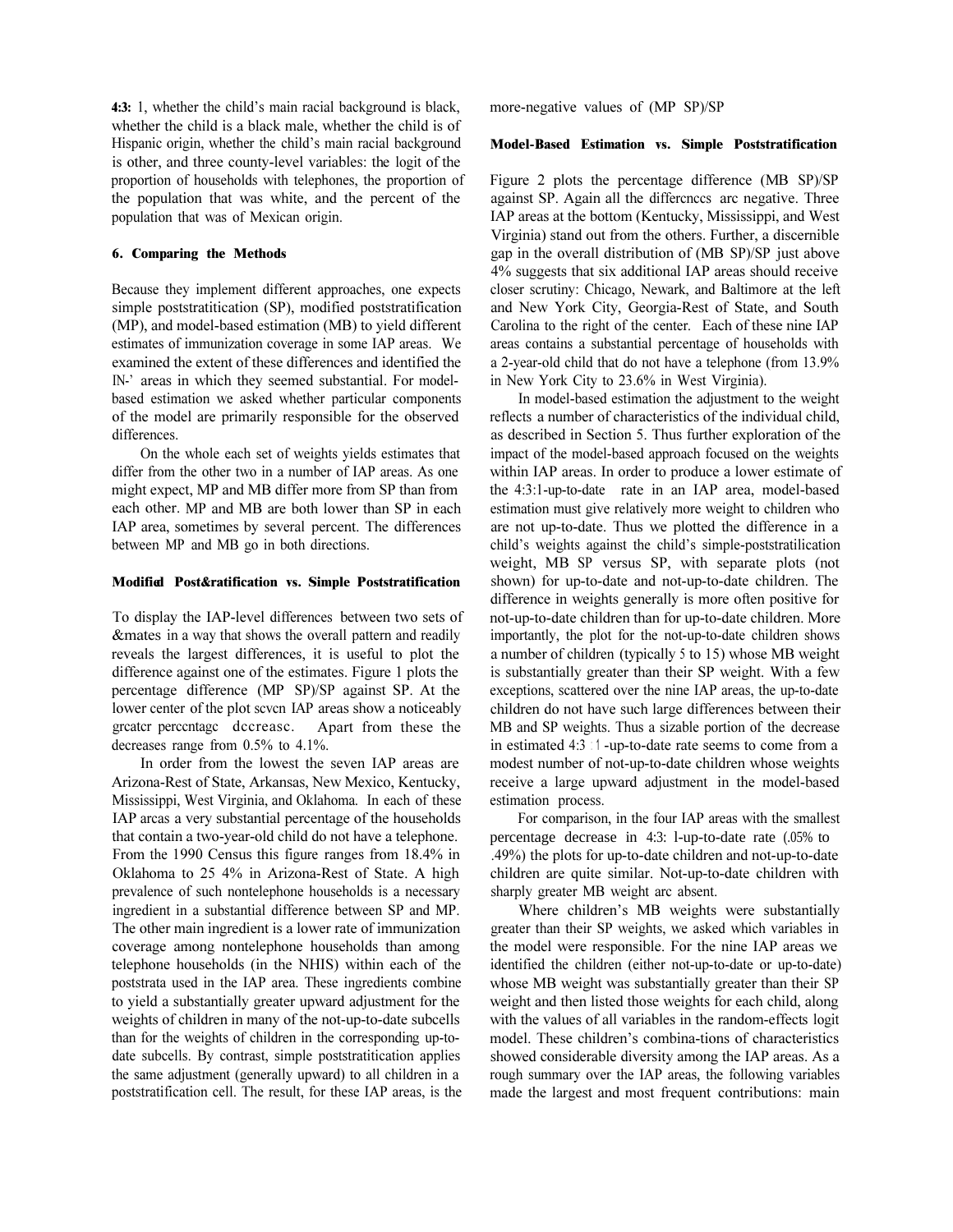racial background = black, I-&panic origin, family income, and mother's education. In some instances the county effect or the logit of the proportion of households with telephones played a role. Often the children with the largest values of MB SP combined contributions from several variables. Thus it appears that the model-based approach takes the characteristics of NIS children into account in some detail.

#### **Model-Based Estimation vs. Modified Poststratification**

To compare MP and MB, we plotted the percentage difference in 4:3: 1 -up-to-date rate, (MB MP)/MP, against MP These differences wcrc generally not large, and they went in both directions; only six IAP areas lay outside the interval from  $-2\%$  to  $+2\%$ . In order of decreasing magnitude these IAP areas arc New Mexico, Arizona-Rest of State, Arkansas, Texas-Rest of State, Georgia-Fulton/ Dekalb, and Illinois-Chicago; for all except Illinois-Chicago the MB estimate is greater than the MP estimate.

As before, we examined data for individual children, plotting the difference in their weights (MB MP) and listing their values of the variables in the model. The plots showed a number of children, both up-to-date and not upto-date, with substantial differences in either direction. Otherwise, the differ-ences were reasonably well centered around zero, both for up-to-date children and not-up-to-date children. On balance, for five of the six IAP areas, two groups of children combined to make the MB estimates higher than the Ml' estimates: up-to-date children with sizable positive diffcrcnccs in their weights and not-up-todate children with moderate to sizable negative differences in their weights. The same general pattern applies in Illinois-Chicago with the roles of up-to-date and not-up-todate children reversed.

The identified children combined contributions from several variables in the model and in ways that varied among IAP areas. The variable contributing most frequently was household income. Children with sizable positive differences in their weights almost all had low values of household income, and many children with sizable negative differences had high values. The other two variables that frequently played a role were mother's education and Hispanic origin.

The poststratification cells for MP involve race/ ethnicity, mother's education (though only by dichotomizing it at 12 years), and age of child and also (for the subcells) whether the child was 4:3: 1 up-to-date. In several of the six IAP areas the small numbers of children with completed RDD interviews caused cells to be combined. Household Income does not play a role in setting up the poststratification cells, because no such variable is available on the natality data tile. This information suggests that, in some IAP areas, the model-based weights are able to take better account of key characteristics of children in the NIS. Overall, however, the modest differences between the MB

and MP estimates in the bulk of the IAP areas indicate that this potential advantage does not have a large impact.

### 7. **Conclusions**

In summary we emphasize four key findings of this research:

- 1. The variables available for use in simple poststratitication do not go far enough in reducing bias from noncoverage of nontelephone households.
- 2. By splitting each poststratification cell into up-to-date and not-up-to-date subcells, modified post-stratitication makes substantial adjustments in several IAP areas.
- 3. Model-based estimation takes characteristics of NIS children into account in more detail, and it also produces sizable adjustments.
- $4. \Box$  In the bulk of the IAP areas, the difference between the model-based estimate and the modified-poststratification estimate is modest.

At present, estimation in the NIS uses modifiedpoststratification weights that incorporate data from the 1994 NHIS. Further research may develop model-based weights from 1994 NHIS data and re-examme the comparisons among simple poststratification, modified poststratification, and model-based estimation that we have discussed in this paper.

#### **References**

Battaglia, M.P., Malec, D.J., Spencer, B.D., Hoaglin, D. C., and Sedransk, I (1995). "Adjusting for Noncoverage of Nontelephone Households in the National Immunization Survey. 1995 *Proceedings of the Section on Survey Research Methods.* Alexandria, VA: American Statistical Association, pp. 678-683.

Ezzati-Rice, T.M., Zell, E.R., Battaglia, M.P., Ching, P.L.Y.H., and Wright, R. A. (1995). "The Design of the National Immunization Survey. 1995 *Proceedings ofthe Section on Survey Research Methods.* Alexandria, VA: American Statistical Association, pp. 668-672.